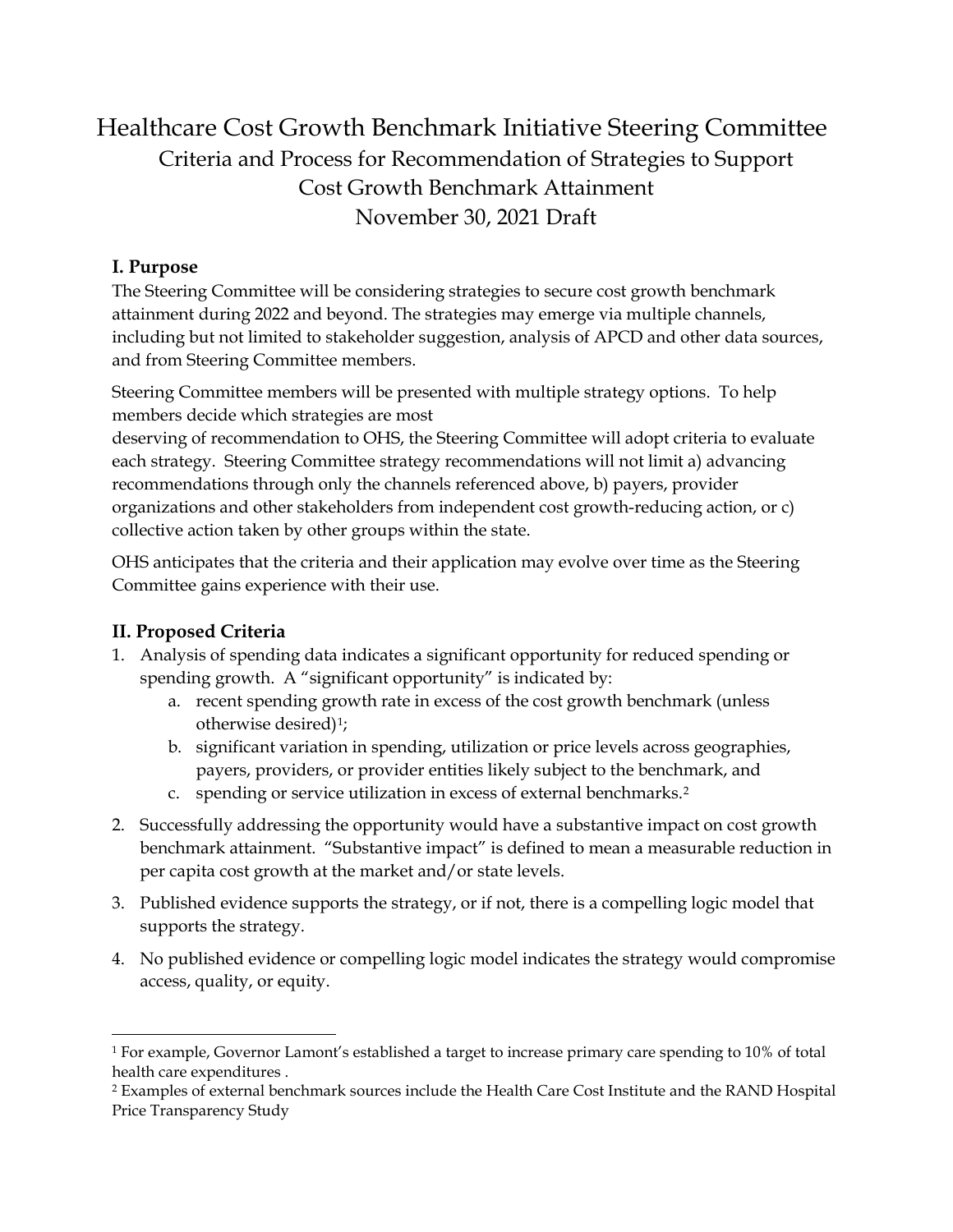5. State agencies, payers, and provider organizations, as appropriate, have capability and capacity to effectively implement the strategy in a timely manner.

Application of the above criteria should not preclude prioritization of strategies that are anticipated to achieve substantial longer-term impact but not short-term results.

### **III. Proposed Process for Criteria Application**

#### 1. Strategy Identification

Strategy proposals are likely to emerge through two channels during 2021.

- First, data analysis performed by OHS using APCD and other data sources will be presented during Steering Committee meetings. Based on these analyses, the Committee may identify significant opportunities and decide to define and recommend an associated cost growth mitigation strategy.
- Second, Steering Committee members and stakeholders may identify strategy proposals based on considerations other than OHS data analyses. These may be conveyed to OHS and/or the Steering Committee between or during Steering Committee meetings.

For any given opportunity, there may be more than one strategy option.

#### 2. Strategy Assessment

To assess alternative strategies, OHS staff will assemble information specific to each of the criteria. In addition, they will make note of implementation and impact timelines. OHS staff will score each strategy on a scale of 1-3 for each of the criteria. Scores of 1-3 equate to "fails to meet", "partly meets", and "fully meets." The individual criterion scores will not be summed, because the importance of an individual criterion could vary based on the strategy. In addition, because these will be qualitative assessments, development of a total score could create a sense of false precision. An example strategy scoring is presented below.

| Criterion |                                                      | Score         | Comment                              |
|-----------|------------------------------------------------------|---------------|--------------------------------------|
| 1.        | Analysis of spending data indicates a significant    | 3             | Robust research indicates a          |
|           | opportunity for reduced spending or spending         |               | significant savings opportunity to   |
|           | growth.                                              |               | reduce total health care spending.   |
|           | 2. Successfully addressing the opportunity would     | 3             | Strategy implementation would        |
|           | have a substantive impact on cost growth target      |               | reduce cost growth to a measurable   |
|           | attainment.                                          |               | degree.                              |
| 3.        | Published evidence supports the strategy, or if not, | $\mathbf{1}$  | There is no published evidence that  |
|           | there is a compelling logic model that supports the  |               | the strategy reduces spending, and   |
|           | strategy.                                            |               | the logic model is not compelling.   |
| 4.        | No published evidence or compelling logic model      | $\mathcal{P}$ | There is published evidence, but the |
|           | indicates the strategy would compromise access,      |               | strategy application has been at a   |
|           | quality, or equity.                                  |               | small scale and may not be           |
|           |                                                      |               | transferable.                        |
| 5.        | State agencies, payers, and provider organizations,  | 3             | State agencies, payers, and provider |
|           | as appropriate, have capability and capacity to      |               | organizations have the resources to  |
|           | effectively implement the strategy in a timely       |               | effectively implement in a timely    |
|           | manner.                                              |               | manner.                              |

OHS staff will provide a final assessment to the Steering Committee of a strategy's: